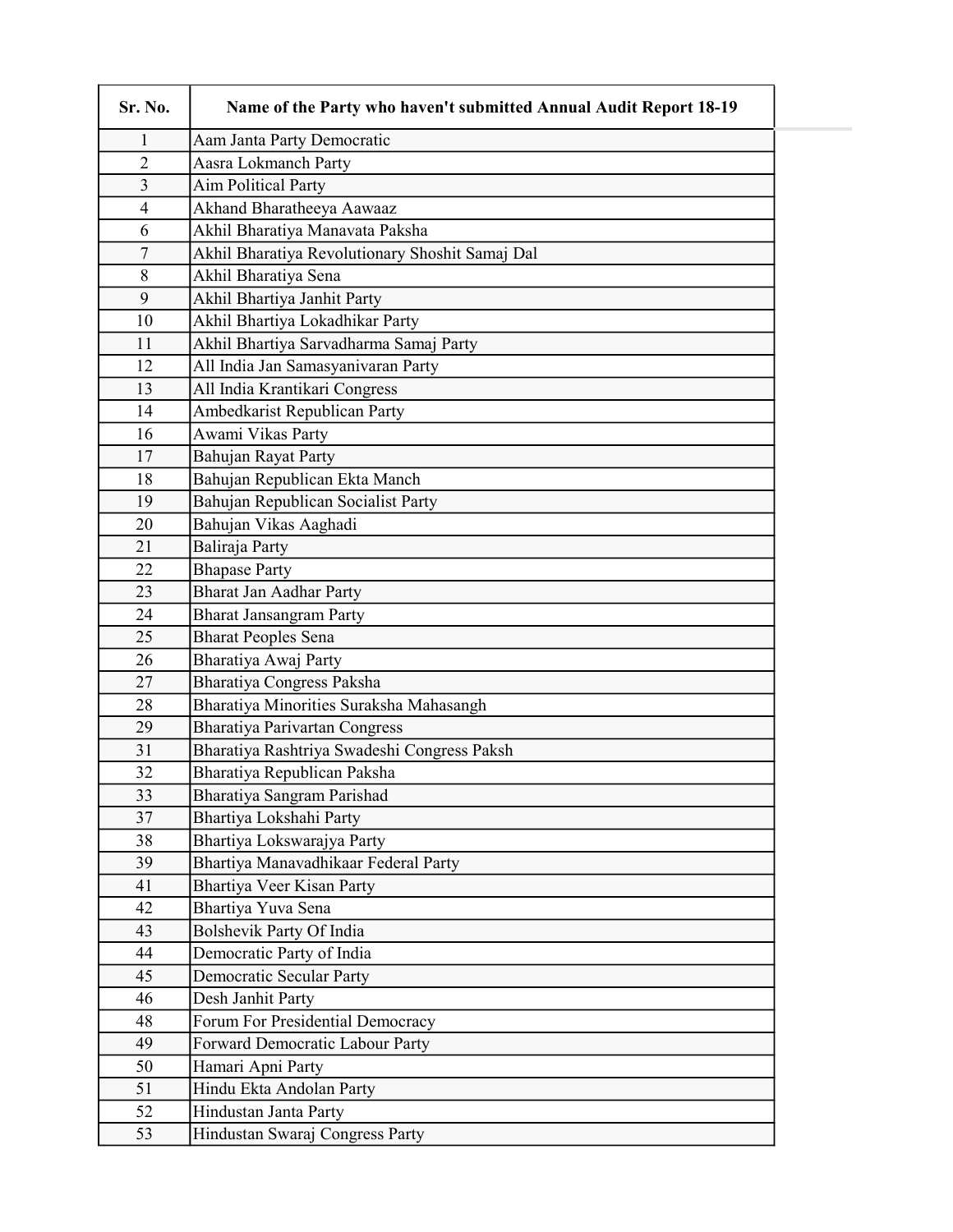| 54         | Hindusthan Praja Paksha             |
|------------|-------------------------------------|
| 55         | Hum Bhartiya Party                  |
| 56         | <b>Independent Indian Congress</b>  |
| 57         | Indian Milan Party of India         |
| 58         | Jai Janseva Party                   |
| 60         | Janhit Lokshahi Party               |
| 61         | Janmat Vikas Paksha                 |
| 62         | Jantawadi Congress Party            |
| 63         | Kendriya Janvikas Party             |
| 64         | Kisan Garib Nagrik Party            |
| 65         | Kranti Kari Jai Hind Sena           |
| 66         | Krantisena Maharashtra              |
| 67         | Loksangram                          |
| 68         | Lokshasan Andolan Party             |
| 69         | Lokshasan Party of India            |
| 71         | Maharashtra Vikas Aghadi            |
| 72         | Manav Adhikar Raksha Party          |
| 73         | Manav Ekta Party                    |
| 74         | Marathwada Janta Paksha             |
| 75         | Minorities Democratic Party         |
| 76         | National Black Panther Party        |
| 77         | Nav Bharat Democratic Party         |
| 78         | Navbahujan Samajparivartan Party    |
| 79         | New Rashtriya Samaj Party           |
| 80         | <b>News Congress</b>                |
| 81         | Panthers Republican Party           |
| 82         | Peasants And Workers Party of India |
| 83         | People's Union Party                |
| 84         | Peoples Guardian                    |
| 85         | Peoples Power Party                 |
| 86         | Peoples Republican Party            |
| 88         | Prabuddha Republican Party          |
| 89         | Prajasattak Bharat Paksha           |
| 90         | Prajasattak Samajwaadi Bharat Party |
| 91         | Rashtra Hith Party                  |
| 93         | Rashtriya Aam Party                 |
| 94         | Rashtriya Aman Sena                 |
| 95         | Rashtriya Antyodaya Congress        |
| 96         | Rashtriya Anyay Nivaran Sena        |
| 97         | Rashtriya Balmiki Sena Paksha       |
| 98         | Rashtriya Jansena Party             |
| 99         | Rashtriya Kisan Congress Party      |
| 100        | Rashtriya Lok Jagriti Party         |
| 101<br>102 | Rashtriya Lokshahi Party            |
|            | Rashtriya Maha Janshakti Dal        |
| 103        | Rashtriya Mahashakti Party          |
| 104        | Rashtriya Samaj Paksha              |